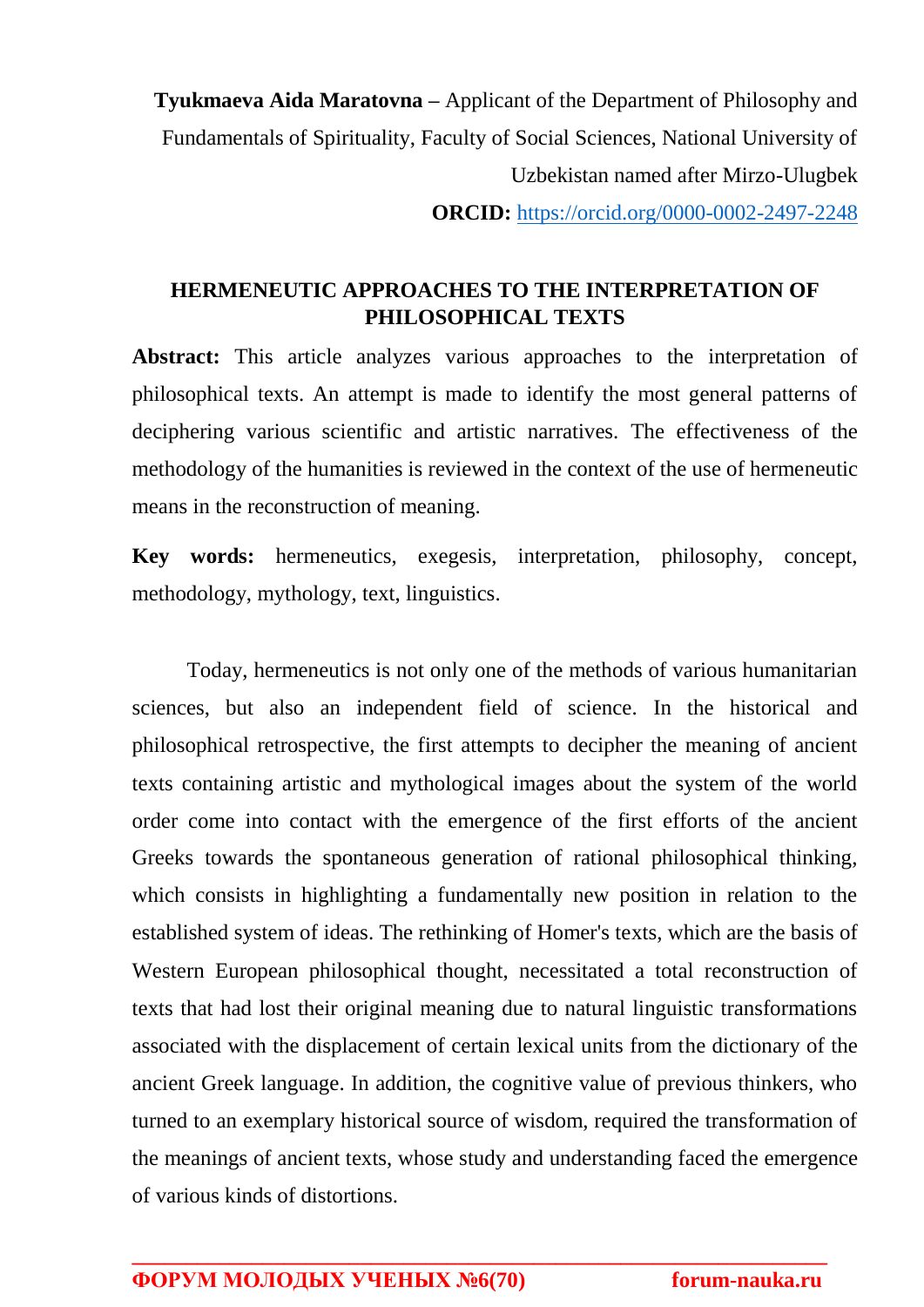On the basis of the practical need to reconstruct the most ancient texts in a form that is understandable to contemporaries, one of the first proto-hermeneutic practices is born, which consists in the desire to reproduce the system of linguistic constructions corresponding to the original, as much as possible consistent in their semantics. However, the established proto-hermeneutic tradition did not represent a systematic and mature system, but offered only a set of disparate methods, whose effectiveness was often based mainly on the intuitionism of the interpreter. Hermeneutics acquires the strongest position as a result of Christian intervention in ancient Greek culture, accompanied by the active involvement of Christian religious texts in ever larger sections of the population. With the expansion of cultural, trade and economic ties, there is an increasing need for the translation of sacred writings into Greek, namely the Old Testament, the understanding of the content of which required the application of certain principles of interpretation. In connection with the need to eliminate the emerging uncertainties, distortions and contradictions in the analysis of biblical texts, two opposing directions of the theoretical principles of hermeneutics are formed in the person of the Alexandrian and Pergamon schools, which were developed on the basis of two libraries.

The diametricality of the views of the system of alternative conceptual foundations in solving one of the first hermeneutic problems, which consists in recognizing the absolute singularity or plurality of meanings in one particular word, leads to the formation of two fundamental principles of interpretation hermeneutic nominalism and hermeneutic ... Born in the bosom of exegetics, which is a branch of theology, in which biblical texts were interpreted, hermeneutics is being introduced into the sphere of jurisprudence and philology, securing the status of the most important tool for explaining the semantic basis of the text. A fundamental step in the development of hermeneutics as a science was the work of the outstanding philosopher and Christian theologian Aurelius Augustine "Christian Science, or the Foundations of Sacred Hermeneutics and the Art of Church Oratory". The methodological value of this work comes down to the universalization and systematization of the previously used methods of

**\_\_\_\_\_\_\_\_\_\_\_\_\_\_\_\_\_\_\_\_\_\_\_\_\_\_\_\_\_\_\_\_\_\_\_\_\_\_\_\_\_\_\_\_\_\_\_\_\_\_\_\_\_\_\_\_\_\_\_\_\_\_\_\_**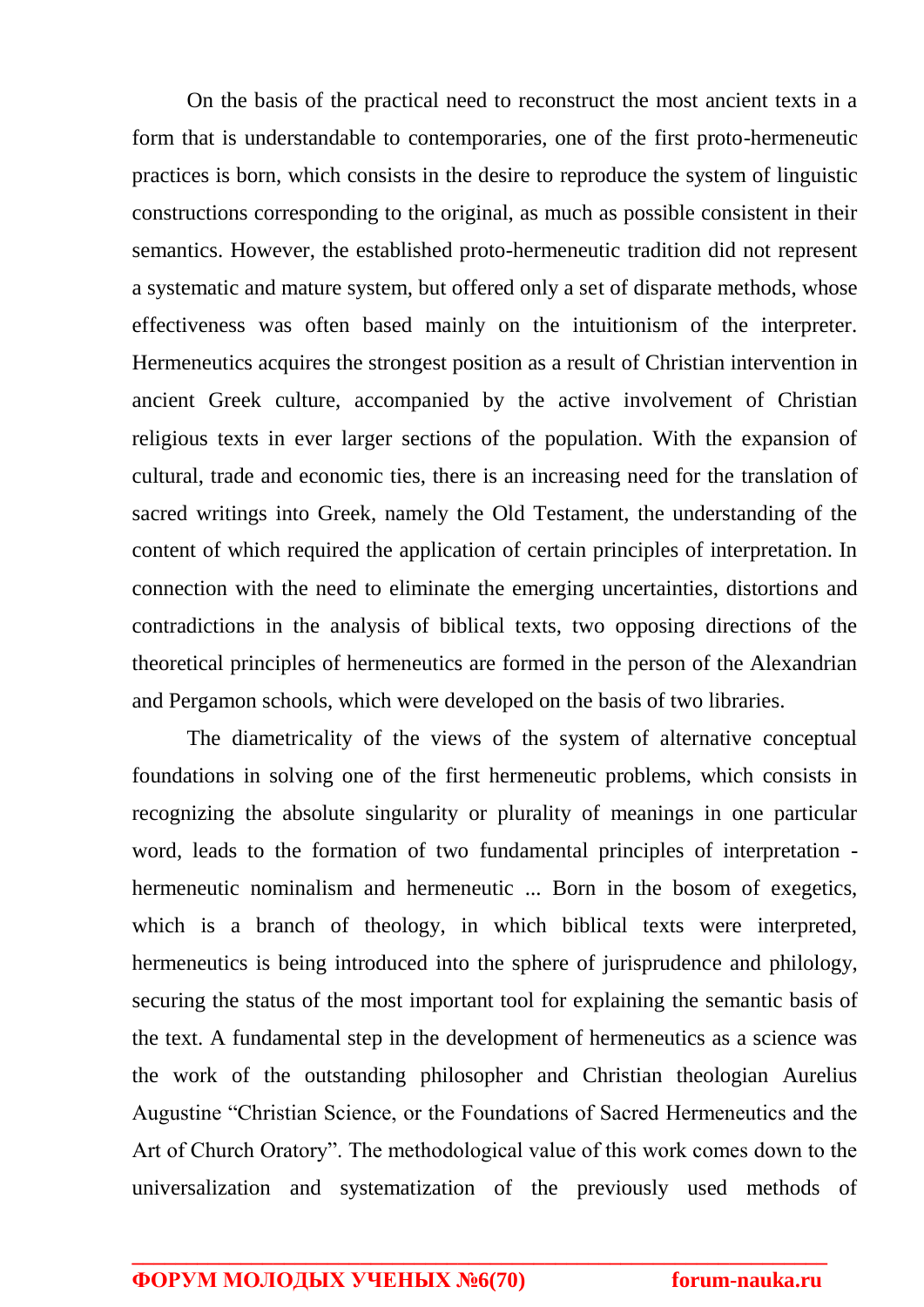interpretation in the face of such ancient Greek thinkers as Artemidorus of Daldian, Antiphon of Athens, Aristander of Telmes, Origen and others. A conceptually new discovery of Augustine was the theory of signs differentiated by the thinker into natural and artificial, as well as the introduction of a fundamentally new idea of the phenomenon of "understanding", correlating with the comprehension of "meaning", which is the basis of the methodological foundation of hermeneutics and semiotics. Being one of the founders of the principle of the contextual approach in hermeneutics, the Christian theologian sees in the interpretation of the Bible the presence of such semantic-linguistic constructions that can be understood only within the framework of theological discourse, which has a specific form of narration, in contrast to philosophical and artistic ones.

The hermeneutic doctrine of Augustine, which became widely known until the beginning of the 9th century, remained the main methodological guide to the interpretation of religious texts. Starting from the 10th century, jurisprudence joins the hermeneutical corpus, the basis of the interpretative basis of which is the synthesis of scholastic and dialectical methods, which, in turn, contributes to the formation of a new discipline called legal hermeneutics. Among the prominent philosophers who have presented extensive works in the field of legal hermeneutics is Hugo Grotius, who detailed methods for interpreting specific linguistic constructions that have both contextual differences depending on the built-in contexts and meanings.

The emerging inconsistencies and contradictions, often found in the interpretation of legal texts, were thus considered within the framework of the hermeneutic approach, which made it possible to strengthen its position in the formation of a separate section of jurisprudence, introducing the theory of interpretation into the general teaching program. The Lutheran theologian Matthias Flacius of Illyria, in view of the emergence of specific social requirements related to the solution of practical problems of the socio-political reform movements of that time, includes in hermeneutics the principle of contextual interpretation in the context of its translinguistic function, which makes it possible to avoid the

**\_\_\_\_\_\_\_\_\_\_\_\_\_\_\_\_\_\_\_\_\_\_\_\_\_\_\_\_\_\_\_\_\_\_\_\_\_\_\_\_\_\_\_\_\_\_\_\_\_\_\_\_\_\_\_\_\_\_\_\_\_\_\_\_**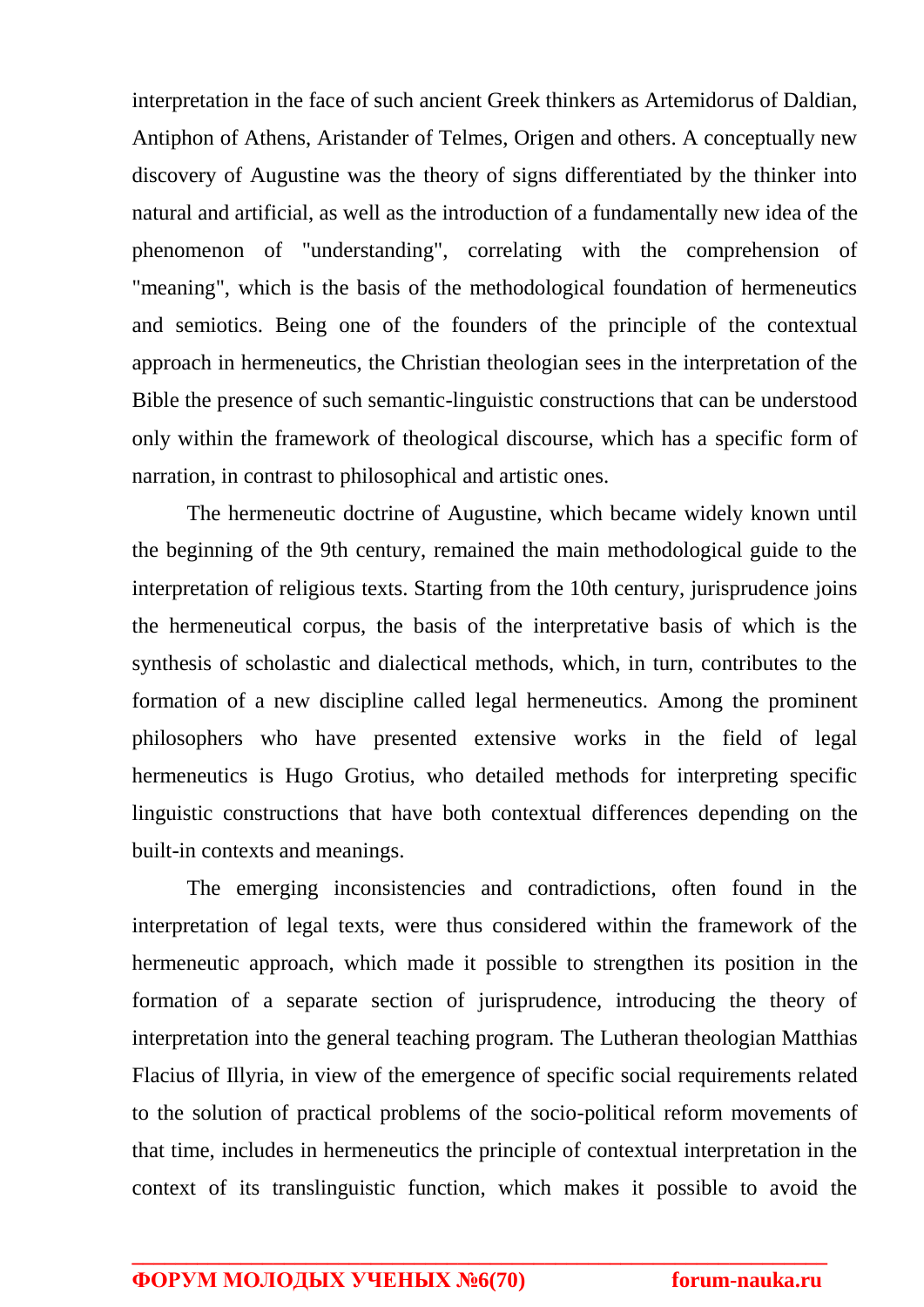polyvariability of the number of meanings of one particular word.The opposition of meaning as an inexhaustible source of understanding and meaning as a single and basic content of a particular semantic sign is most clearly seen in Flacius on the basis of the analysis of the logical opposition between the ratio of the part and the whole.

The philosopher from the point of view of goal-setting, attention to which the thinkers of the past did not particularly conceptualize studies the principle of the hermeneutic circle as a fundamental concept of philosophical hermeneutics. The systematization of the methodological apparatus of hermeneutics gradually leads to the expansion of the spectrum of its consideration within the framework of Wolfianism, namely, in the person of I.M. Khladenius, thanks to which special recognition of hermeneutics is achieved by introducing this methodological toolkit into alternative areas of knowledge to theology, for example, history. Bringing hermeneutics to a completely new logical and philosophical level and accentuating psychology as the most important tool of hermeneutics allowed Chladenius to strengthen its status in private scientific disciplines. The analysis of various scientific and philosophical sources contains many different definitions of hermeneutics, subdivided according to their breadth and level of coverage. In a narrow sense, hermeneutics (Greek hermeneutike - interpretation) is the art of interpretation, the theory of interpretation and understanding of texts. In a broad sense, this term defines a trend in philosophy in which understanding is seen as a condition (comprehension) of social being.

The problem of understanding the meaning of a philosophical, scientific or artistic text, the source of which, as a rule, is a subject or a set of subjects, lies in the interpretation of hermeneutics, which is based on some "art of comprehending someone else's individuality". The evolution of the hermeneutic method from a primitive form of exegesis to the most complex system of interpretations based on philosophy, history, psychology and logic brings hermeneutics to a completely new level, which consists in recognizing its autonomy in the system of humanities.

**\_\_\_\_\_\_\_\_\_\_\_\_\_\_\_\_\_\_\_\_\_\_\_\_\_\_\_\_\_\_\_\_\_\_\_\_\_\_\_\_\_\_\_\_\_\_\_\_\_\_\_\_\_\_\_\_\_\_\_\_\_\_\_\_** 

## **Bibliography:**